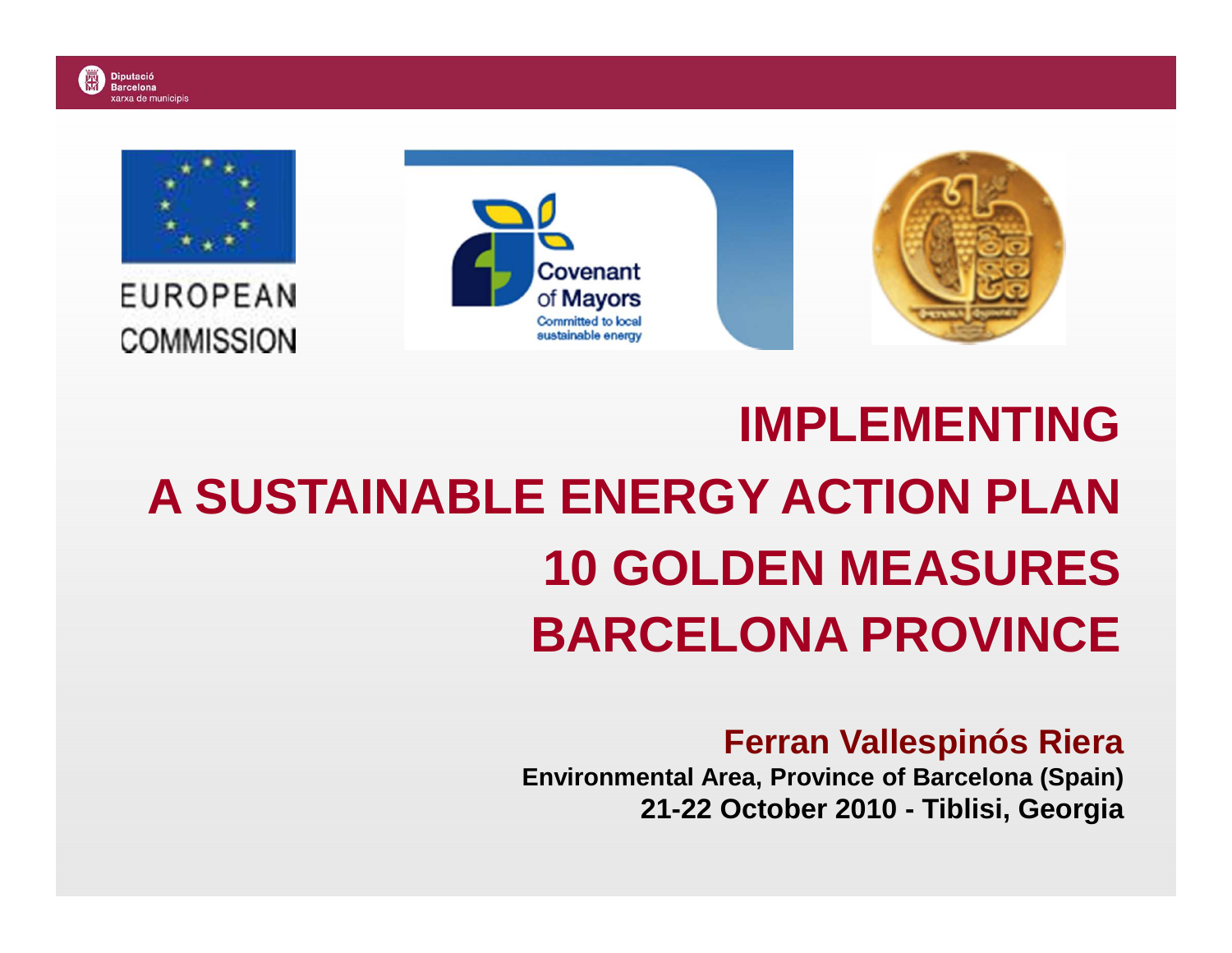

**Barcelona Diputació** 

#### xarxa de municipis

## **Barcelona Provincial Council** is a **2nd level Local Government**whose mission is to promote the progress and welfare of citizens, acting in the territory and in cooperation (technically and economically) with municipalities.

**311 municipalities, with a population of more than 5.4 million inhabitants. Extension: 7,719 Km2**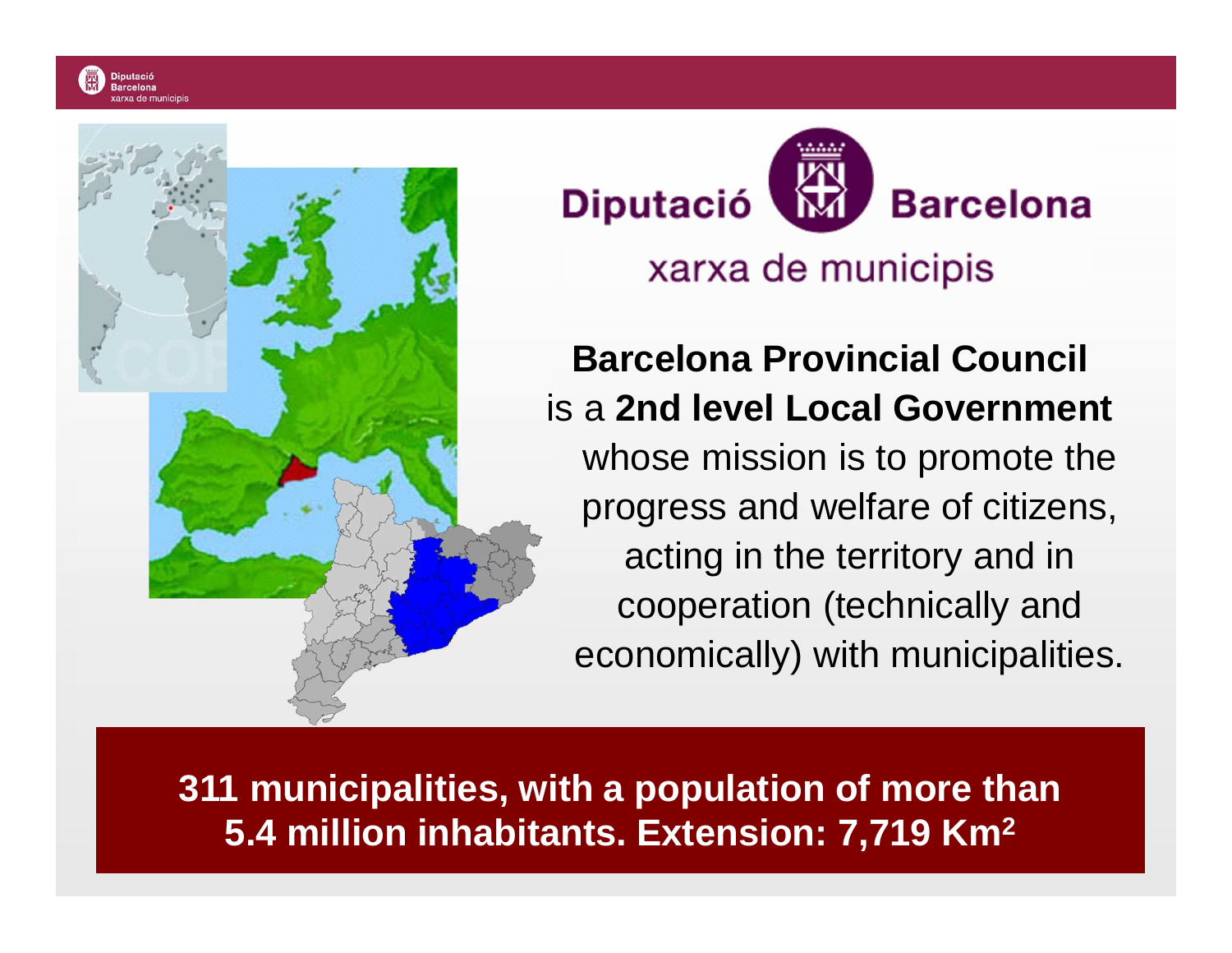



**Barcelona Provincial Council has an extensive experience in working with municipalities to promote developmental policies compatible with the conservation of resources. Local Agenda 21 processes have been driven through agreements with local governments as a key tool to increase the sustainability of the territory**

# **Municipalities with LA21: 207 (67%)**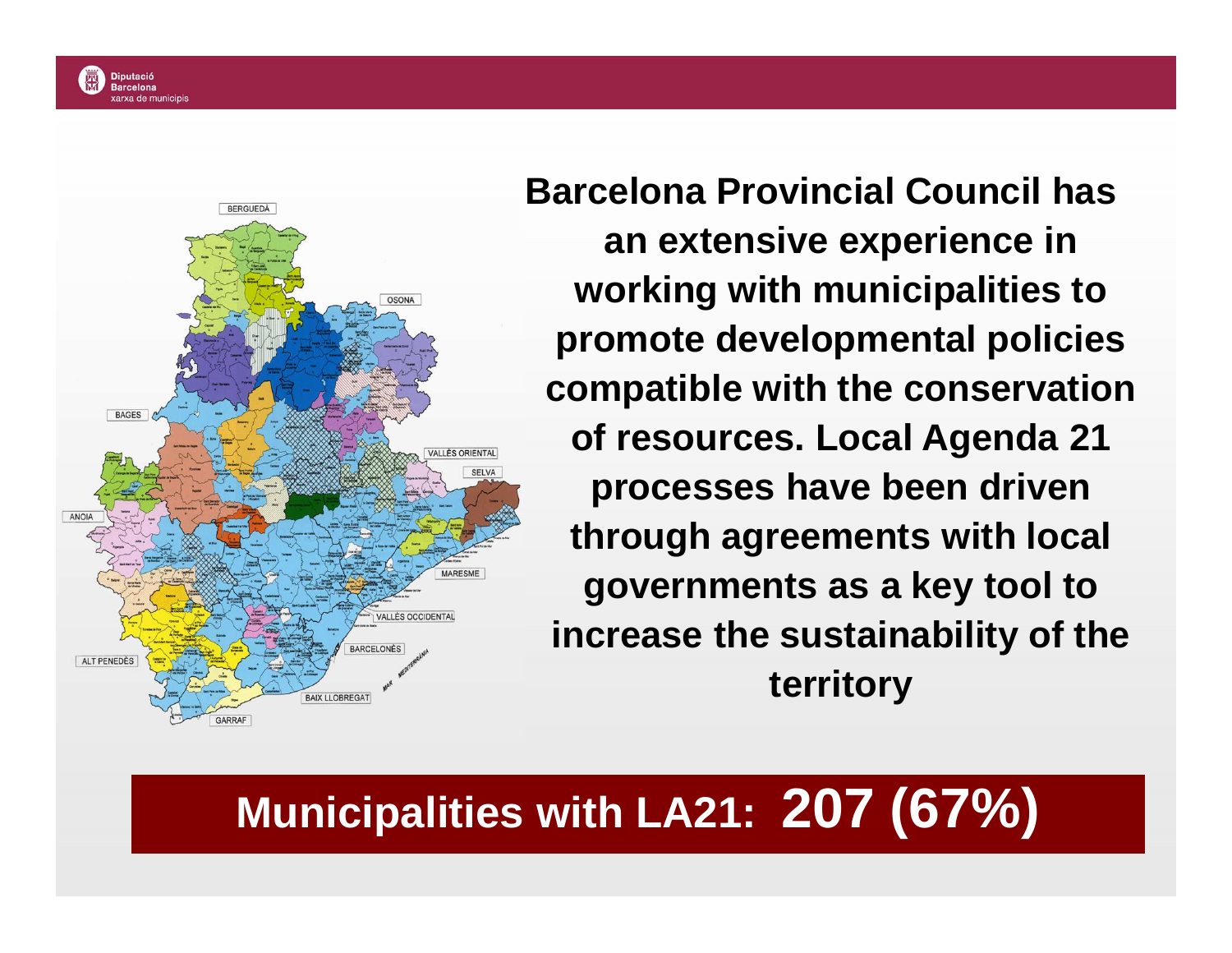

It is an innovative initiative of the European Union to achieve the GHG reduction targets and improve efficiency by 2020 (20/20/20) with the involvement of local governments.The fight against climate change reinforces the processes of LA 21

**On 9th September 2010 (www.eumayors.eu)1,934 local authorities80 Supporting Structures**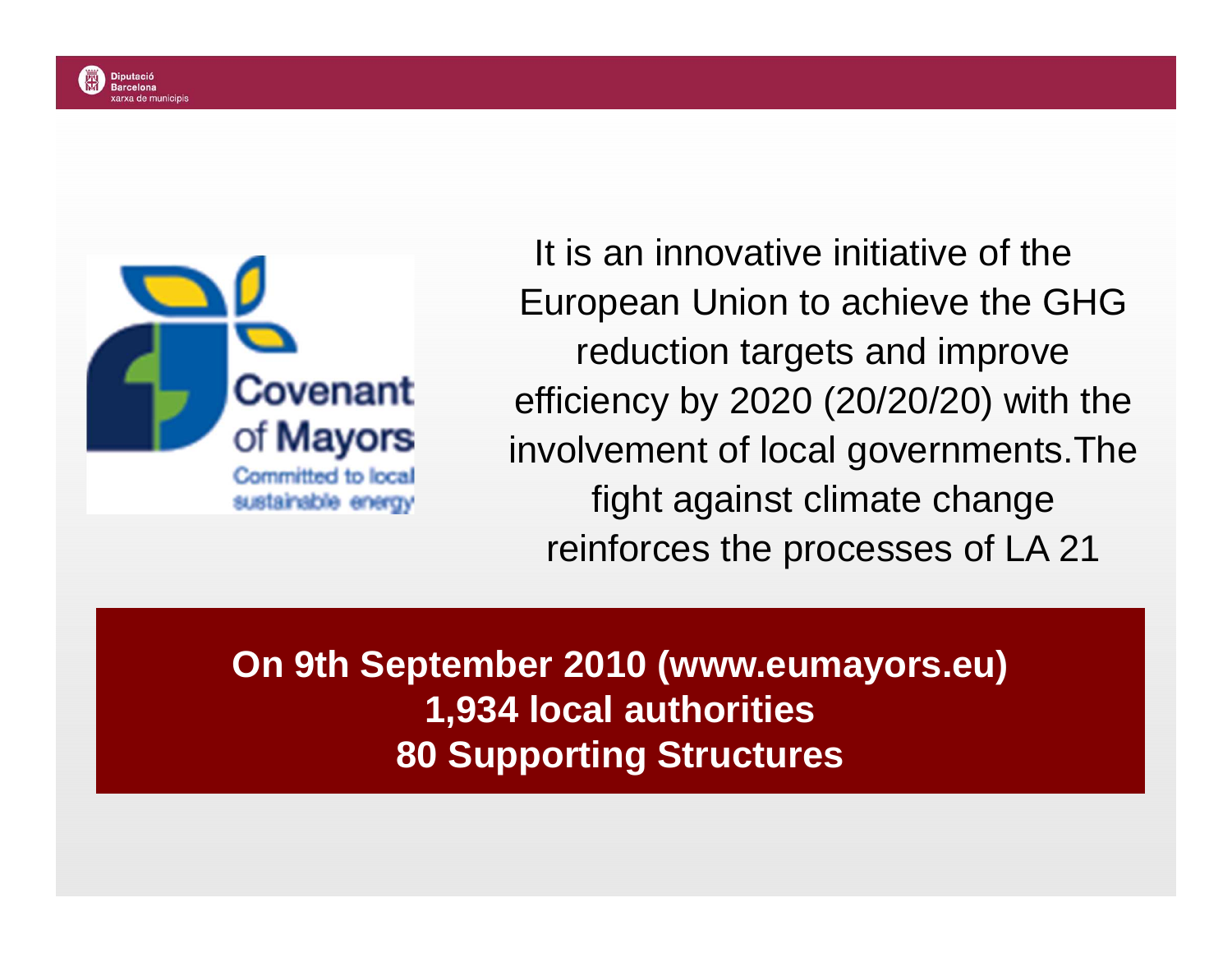#### **MEASURE # 1: SUPPORTING STRUCTURE**

The Barcelona Provincial Council was the first supporting structure (november 2008) to provide strategic guidance, financial and technical support to municipalities that signed up to the Covenant of Mayors

- Promoting municipalities to join the Covenant : no cost to the realization of SEAP's
- Provide financial, technical and legal assistance to municipalities
- Find financial instruments for investment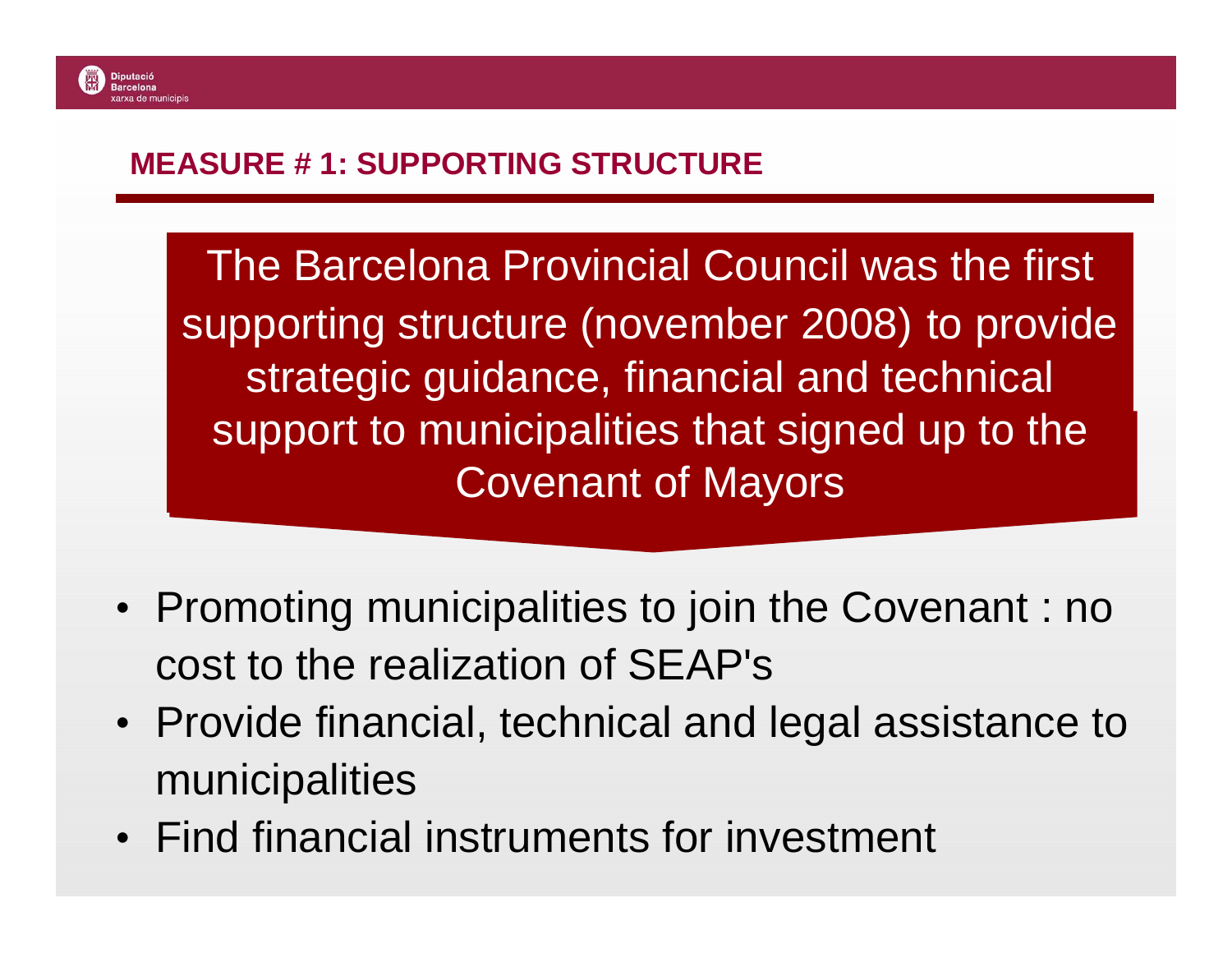#### **MEASURE # 1: RESULTS**



**MUNICIPIOS ADHERIDOS AL PACTO DE ALCALDES/ESAS**

#### **137 signing municipalities, 82 SEAPs delivered to CoMO (9 September 2010)**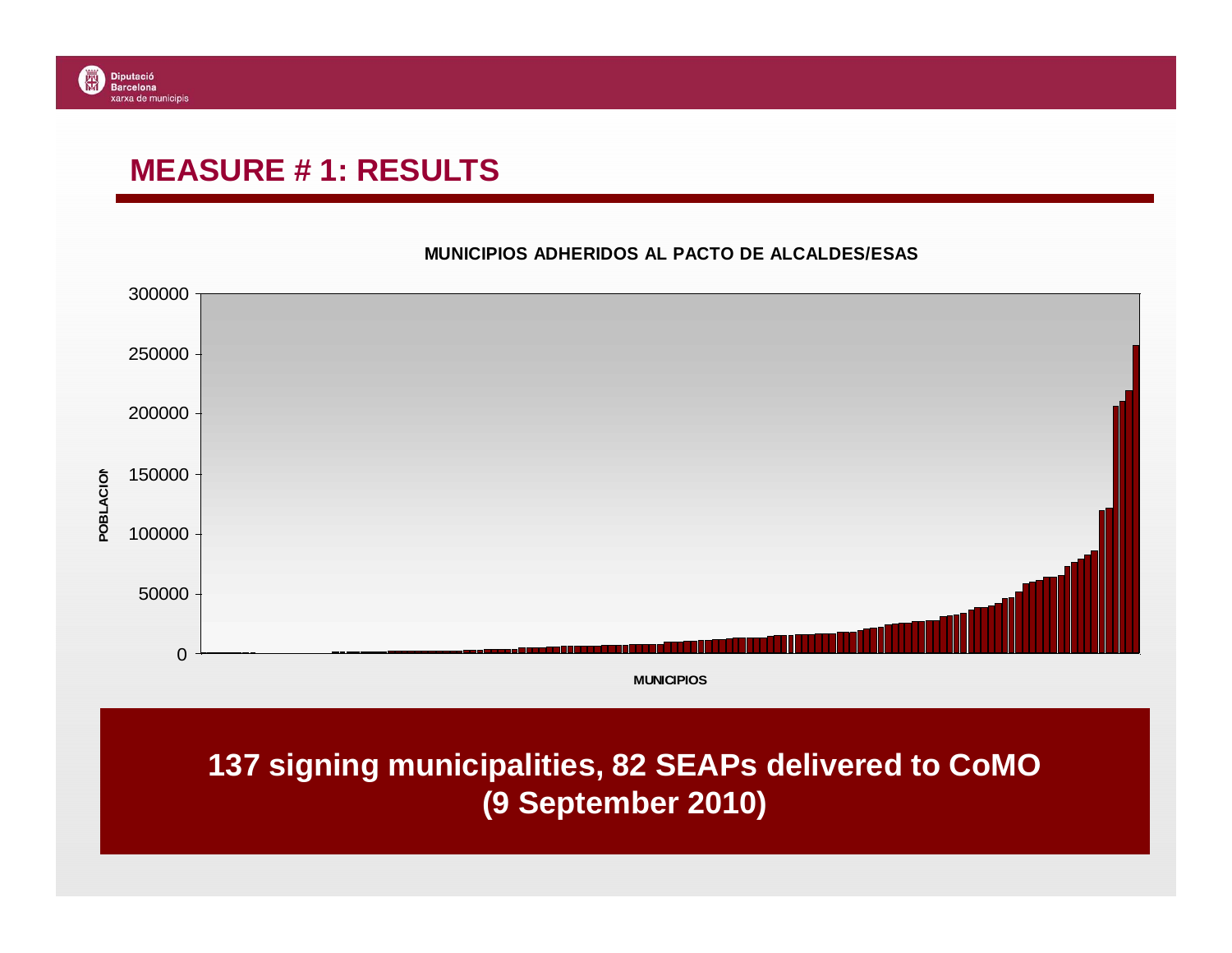#### **SAMPLE OF 84 MUNICIPALITIES WITH FINISHED SEAP**

| <b>Total emissions (tCO2eq)</b>                             | 15,241,846 |
|-------------------------------------------------------------|------------|
| <b>SEAP emissions (tCO2eq*)</b>                             | 10,044,491 |
| Potential reduction year 2020 (tCO2eq) according to the CoM | 2,044,491  |
| <b>Emissions of the City Council (tCO2eq)</b>               | 247,403    |
| <b>Number of actions to achieve goals</b>                   | 3,400      |
| Percentage of actions of municipal ownership (%)            | 40         |
| <b>Total emissions per capita (tCO2eq/inh)</b>              | 7.30       |
| <b>Emissions SEAP per capita (tCO2eq/inh)</b>               | 4.48       |
| <b>Emissions City Council per capita (tCO2eq(inh)</b>       | 0.16       |
| <b>Percentage emissions of the City Council (%)</b>         |            |

\* INDUSTRY AND PRIMARY SECTOR NOT INCLUDED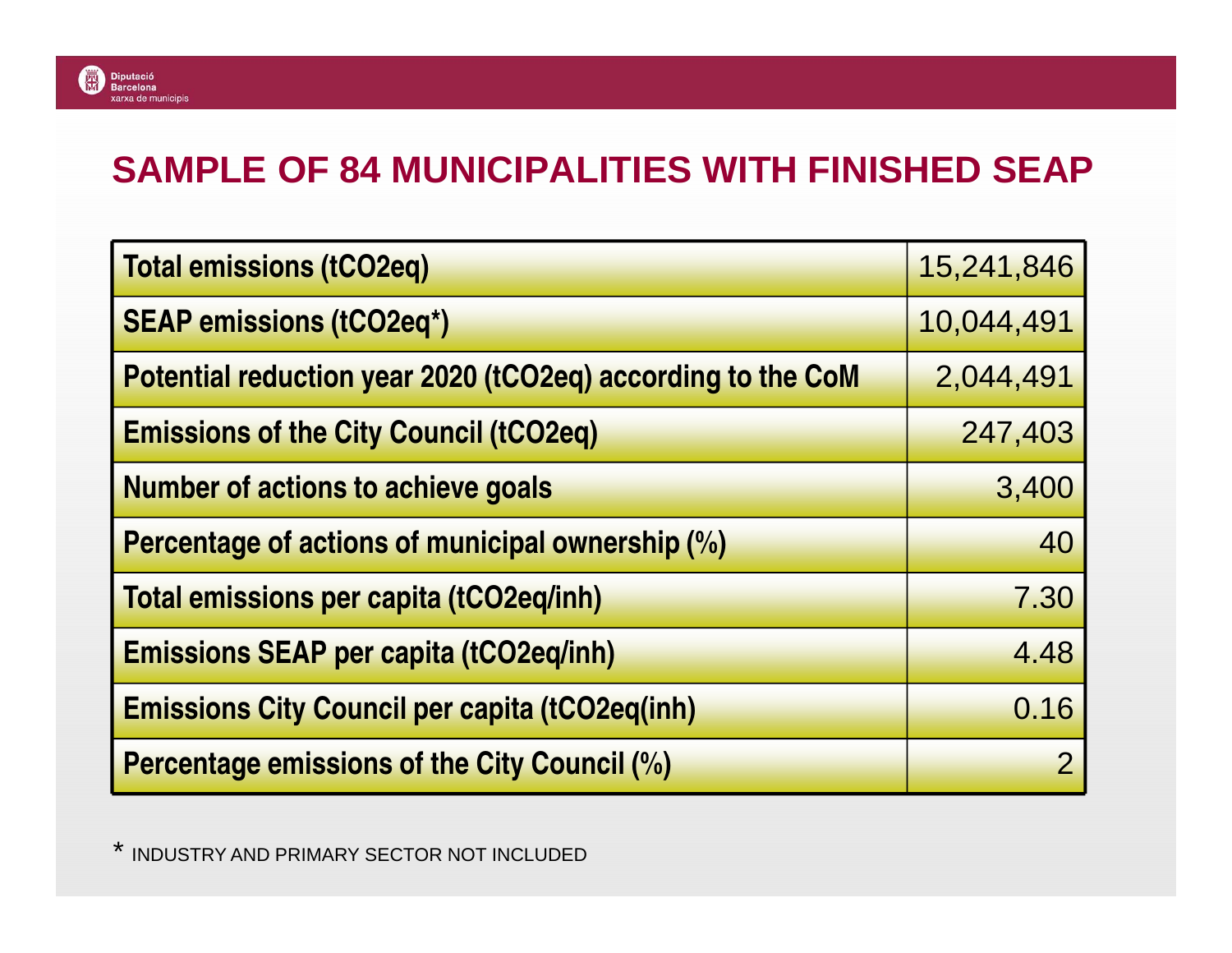#### **MEASURE # 2: FINANCIAL SUPPORT**

- 1. Access to EIB financing (and other financial institutions) to ensure the necessary liquidity to make investments without entailing increased municipal debt
- 2. Facilitate access to grants from other governments
- 3. Adapting the grants from Barcelona Provincial Council to the objectives of the SEAP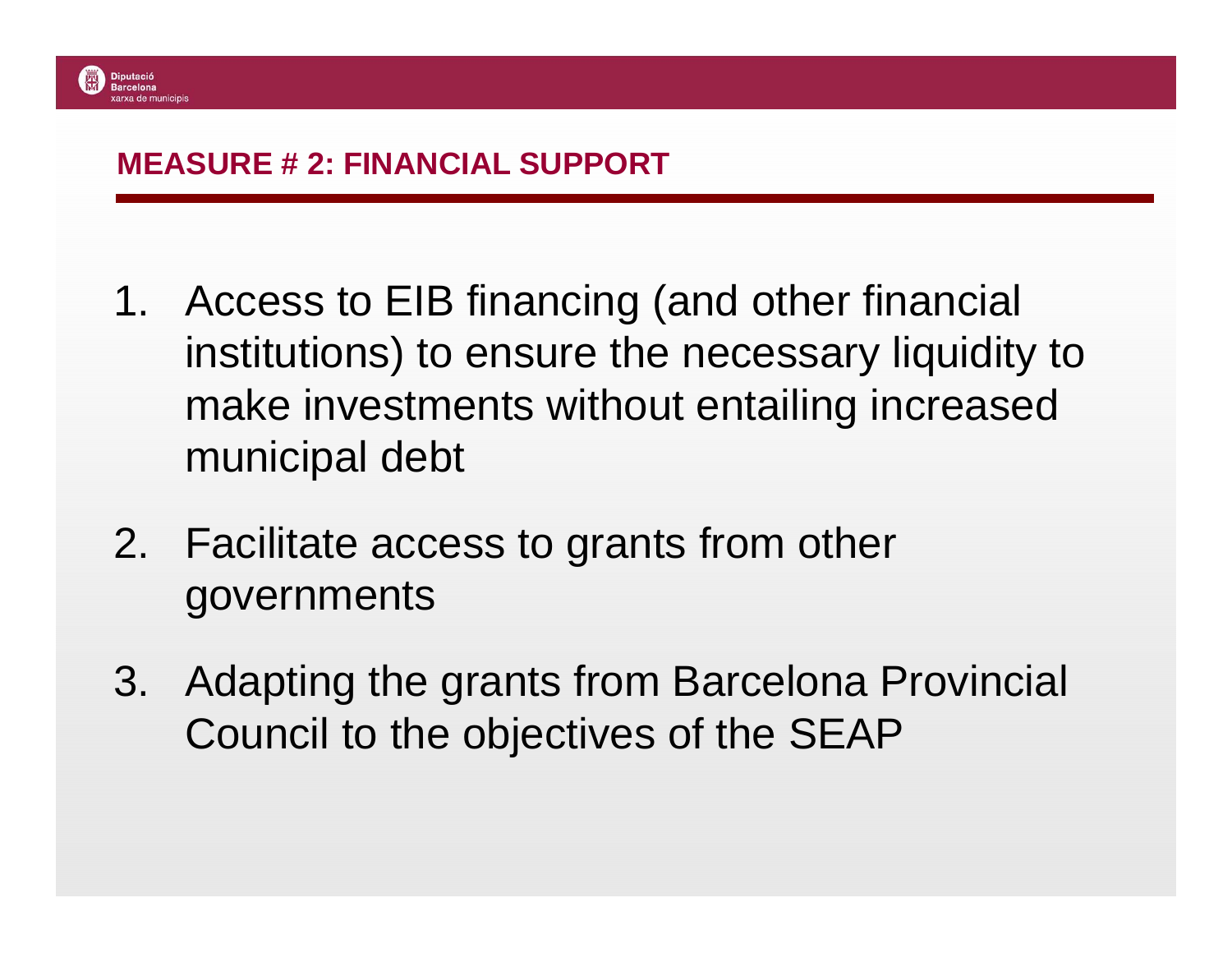#### **MEASURE # 2 : RESULTS**

#### ER-DIBA PROGRAM (EIB financing)

| Environmental              | To reduce GHG emissions by 200,000 tn<br><b>CO2/year</b>                                          |
|----------------------------|---------------------------------------------------------------------------------------------------|
| targets                    | - Photovoltaic (PV): 87.5 MW in 1,500,000 m2<br>root                                              |
| Economic<br><b>targets</b> | - Energy efficiency (EE): 200 MW<br><b>Financing of projects by 500 ME</b><br>$PV: 350 M\epsilon$ |
|                            | <u>- EE: 150 M€</u><br>Greation of permanent jobs                                                 |
| <b>Social</b><br>targets   | PV: 3,000 jobs in installation and maintenance                                                    |
|                            | <u>- EE: 2,000 jobs</u>                                                                           |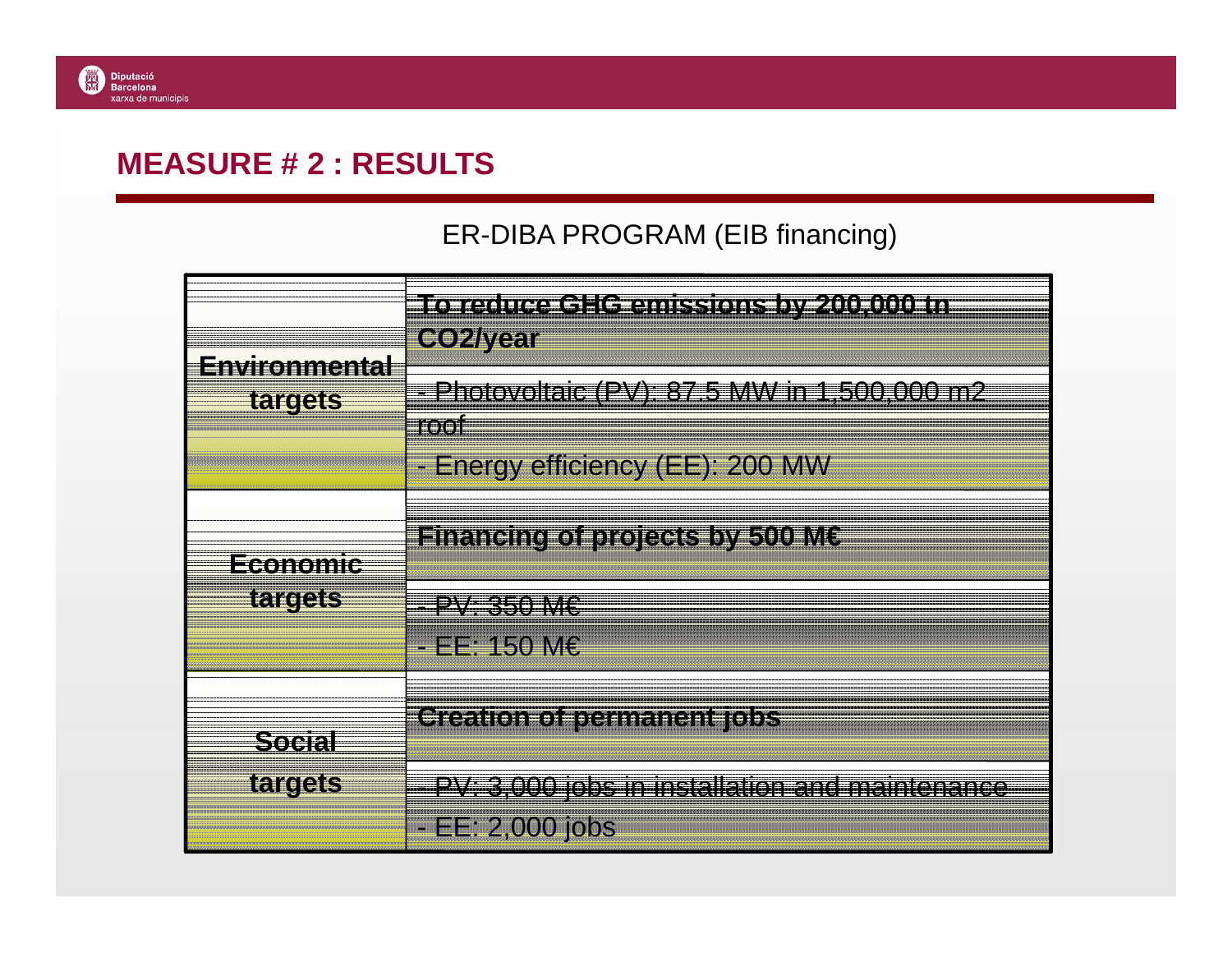#### **MEASURE # 3 : TECHNICAL ASSISTANCE**

**Diputació Barcelona** 

- • The degree of "maturity" of the local projects is highly variable
- $\bullet$  Technical support needed to enable the transition from potential to real investment projects
- $\bullet$  This will accelerate the development of planned investment foreseen on SEAPs
- • The procedures can be replicated between local governments
- $\bullet$  The ELENA program is an innovative instrument of the EIB (financed by the EU) to achieve these objectives.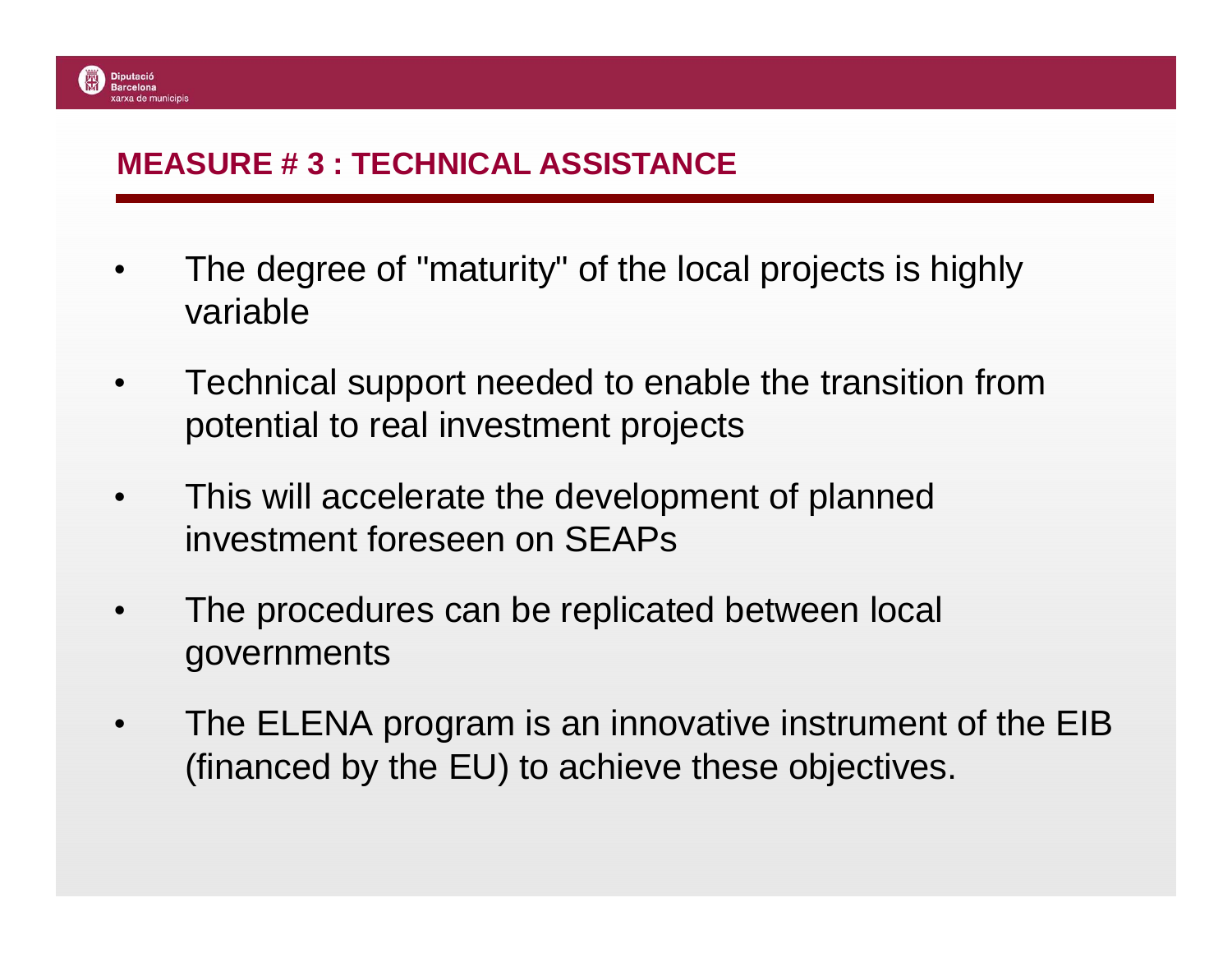#### **MEASURE # 3 : RESULTS**

| <b>Requested funding from ELENA facility [in EUR]</b> | $in\%$ | 75%  | 1.999.925 |
|-------------------------------------------------------|--------|------|-----------|
| <b>Own funding [in EUR]</b>                           | $in\%$ | 25%  | 666.642   |
| <b>Other sources [EUR]</b>                            | $in\%$ | 0.0% |           |
| <b>TOTAL funding [in EUR]</b>                         |        |      | 2.666.567 |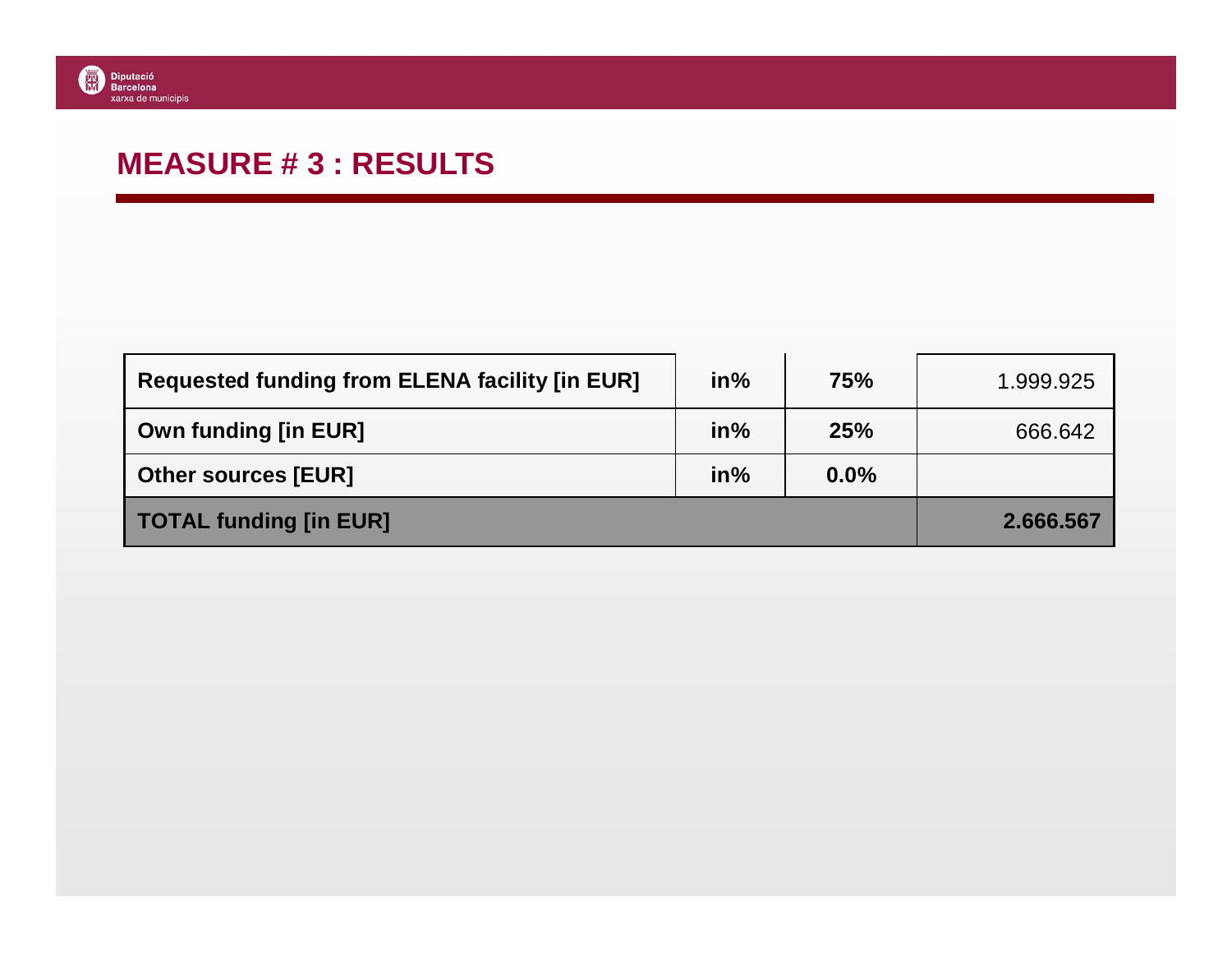#### **MEASURE # 4 : TEAMWORK**

**Diputació Barcelona** 

- •Promote joining of municipalities to the CoM
- • Analysis of the proposals contained in the SEAP in relation to renewable energies and energy efficiency
- • Assistance in evaluating the technical and economic feasibility of potential projects
	- •With the team's own resources
	- •Outsourcing by ELENA funds
- • Development of specifications adapted to bankruptcy proceedings (under contract)
- • Selection of appropriate financial instruments to address investment
- • Improved knowledge: identifying barriers, products and strategies. Transfer to other entities.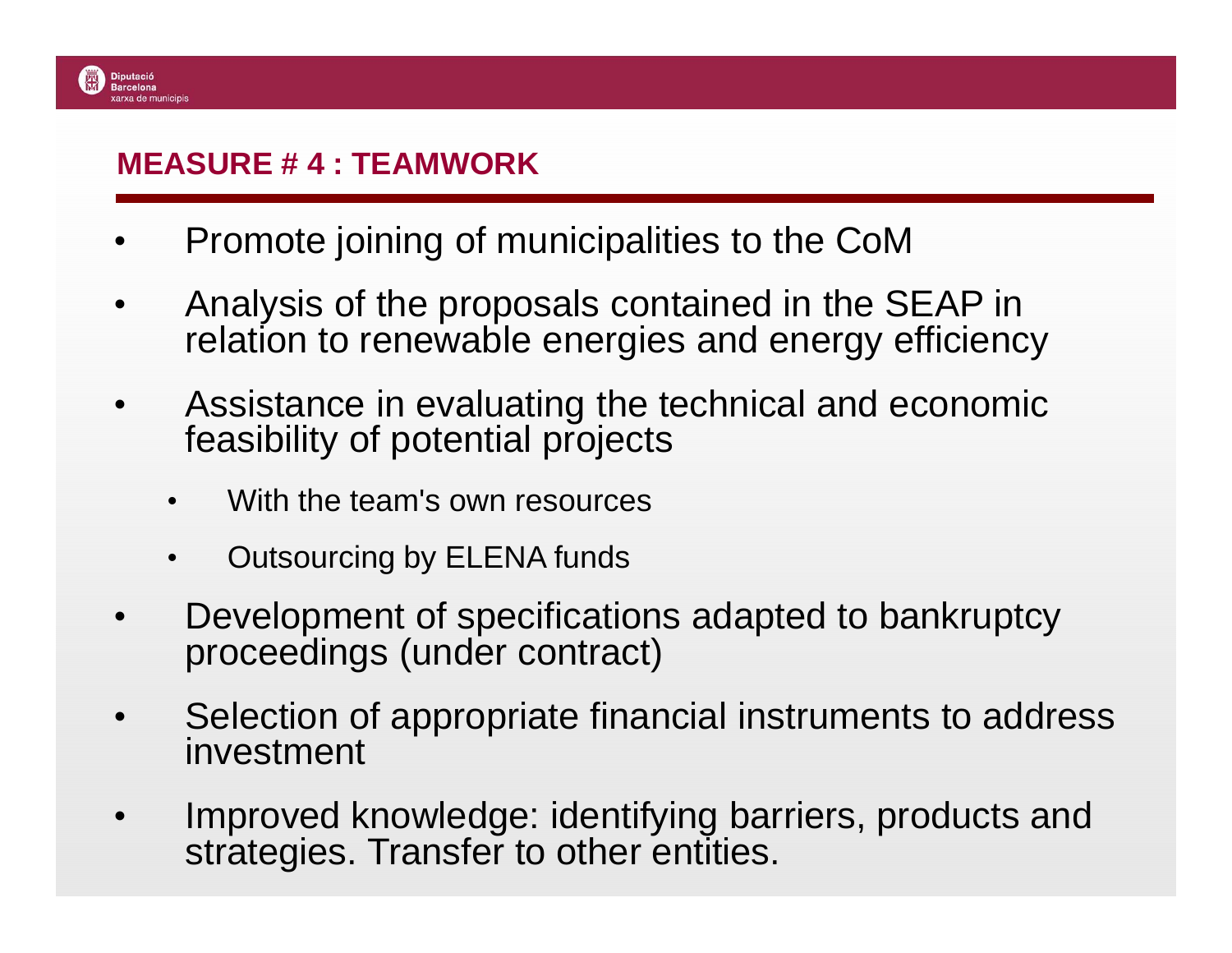

#### **MEASURE # 4 : RESULTS**

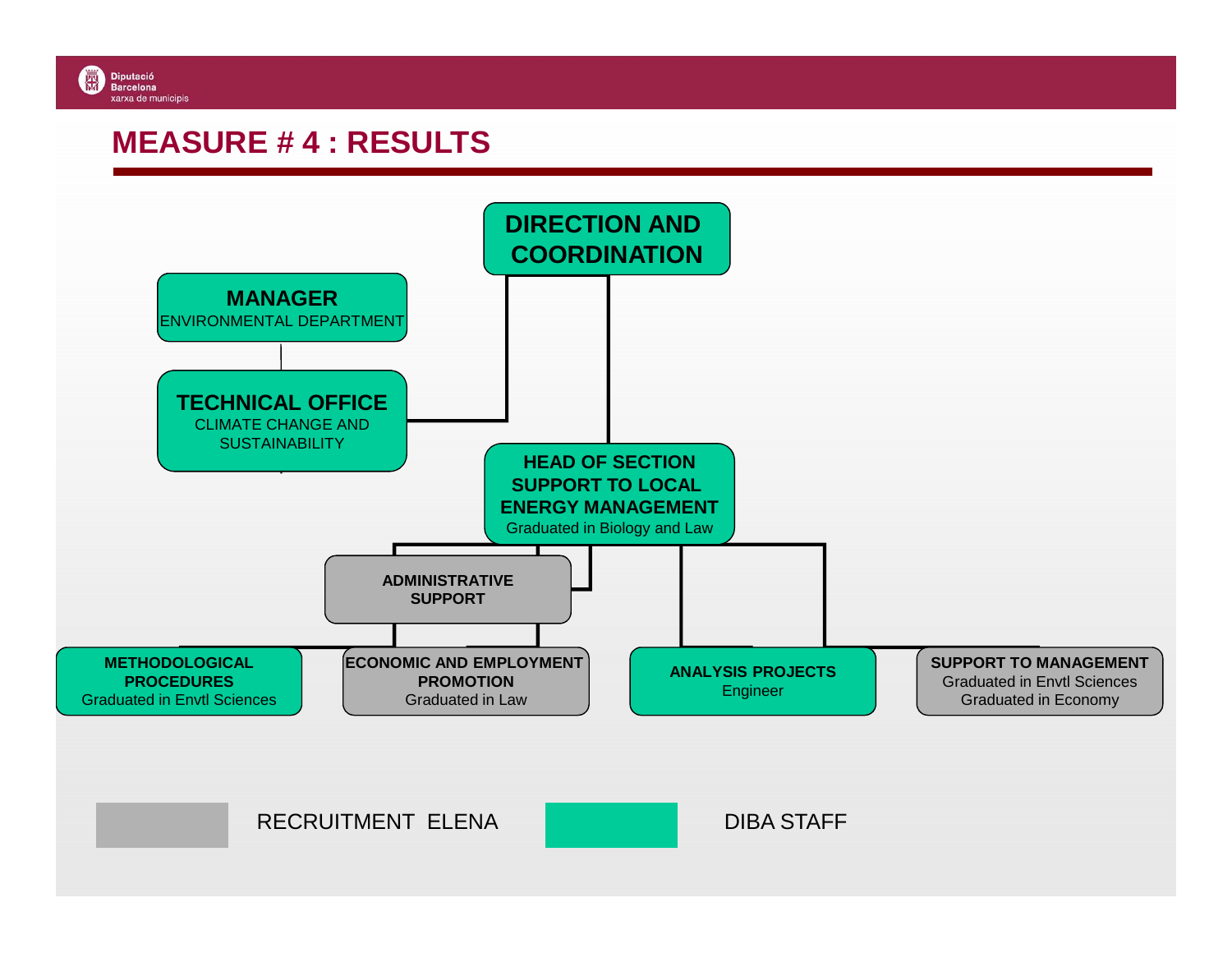#### **MEASURE # 5 : LEGAL AND CONTRACTUAL SUPORT**

- 1. Advice on existing contractual models availabilit y
- 2. Advice for the process of public domain renting
- 3. Advice for concluding "rentings" (PV and EE)
- 4. Aggregation process design for the award in a better position (PV and EE)
- 5. Advice for ESCOs hiring

**Diputació Barcelona** 

- 6. Advice for sustainable energy procurement
- 7. Technical support for administrative contracting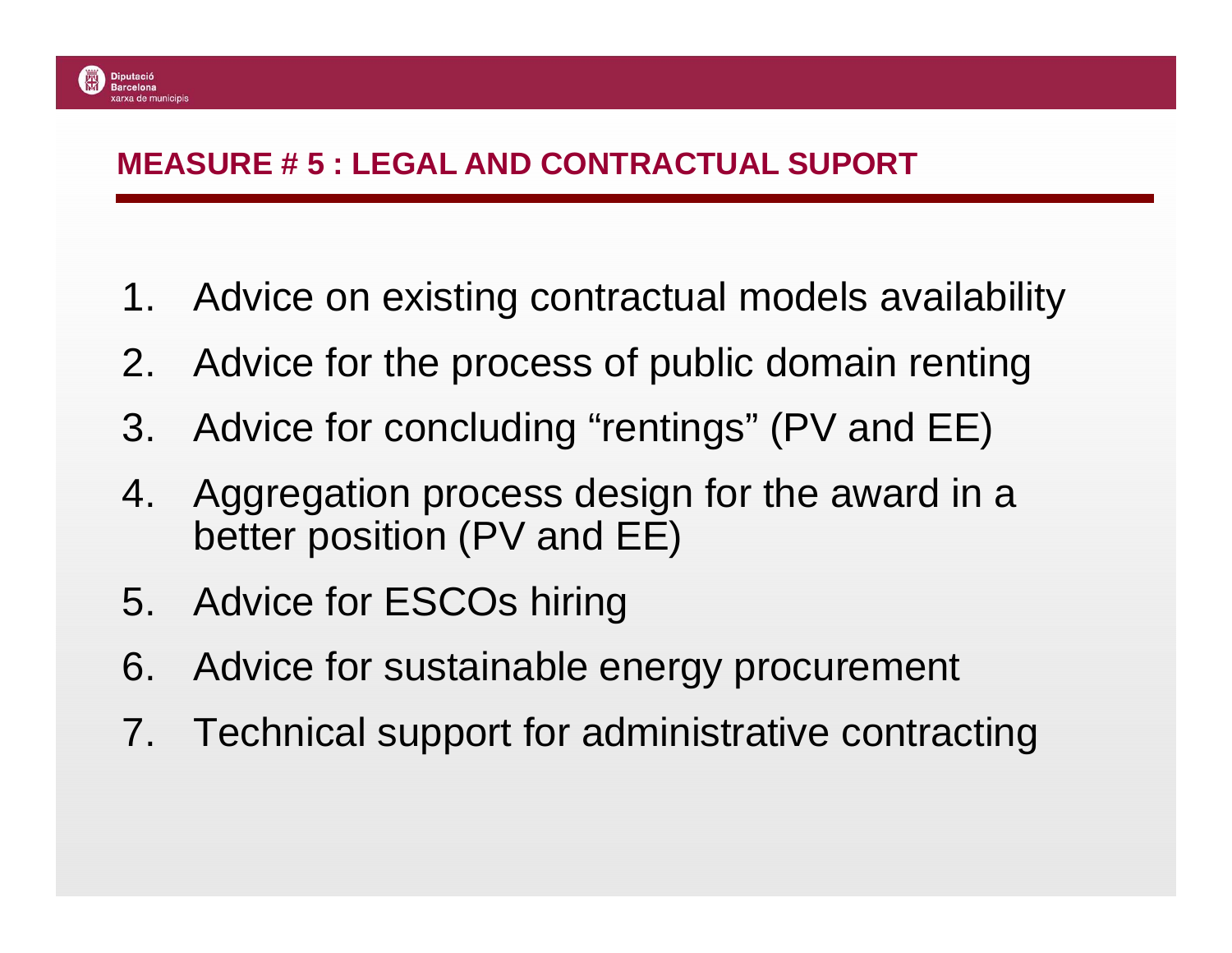#### **MEASURE # 6 : TECHNICAL SUPORT**

- 1. Census of potential locations for the deployment of renewable energy production units
- 2. Support for the drafting of basic projects
- 3. Census of public buildings and equipments that have the capacity to take those investments
- 4. Development of a catalog of products of interest
- 5. Pilot testing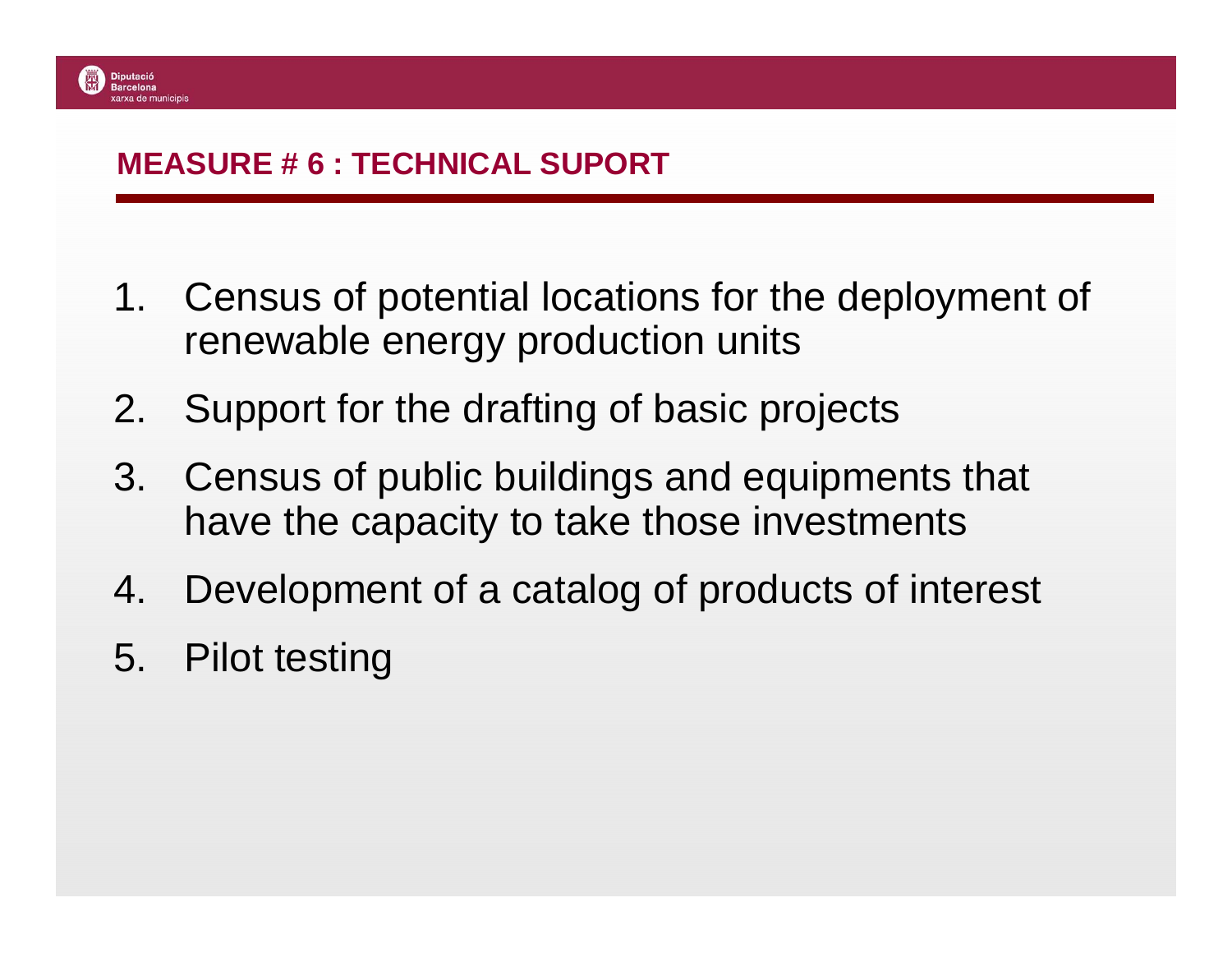#### **MEASURE # 5 & 6 : RESULTS**

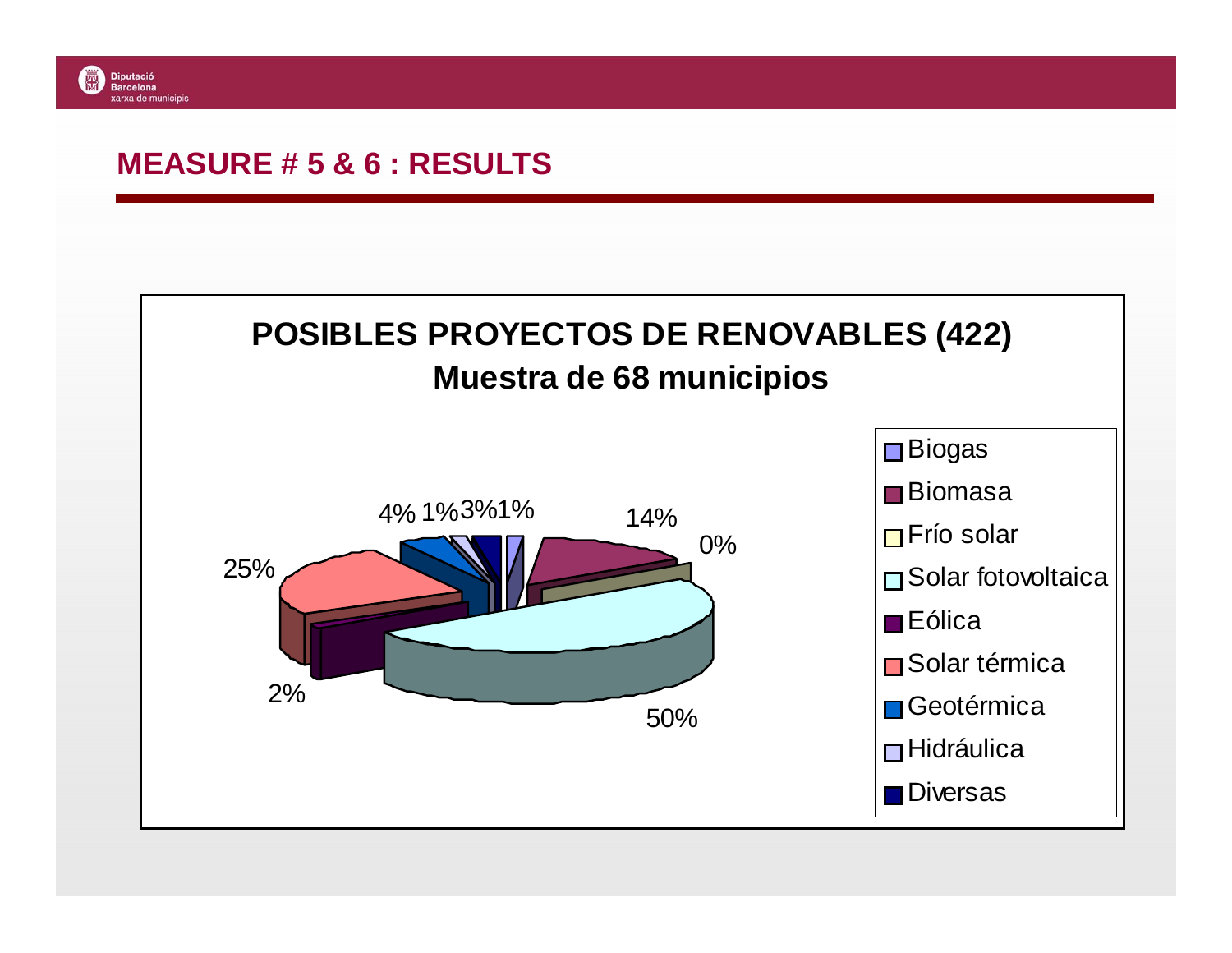

#### **MEASURE # 7 : GROUPING PROJECTS**

- **To create economies of scale**
- **To act as an unique intermediary between municipalities and banks**
- **To share tools**
- **To share experiences**
- **To generate positive synergies**
- **To act as a lobby to influence over future legislations**.
- **To take advantage of joint procurement**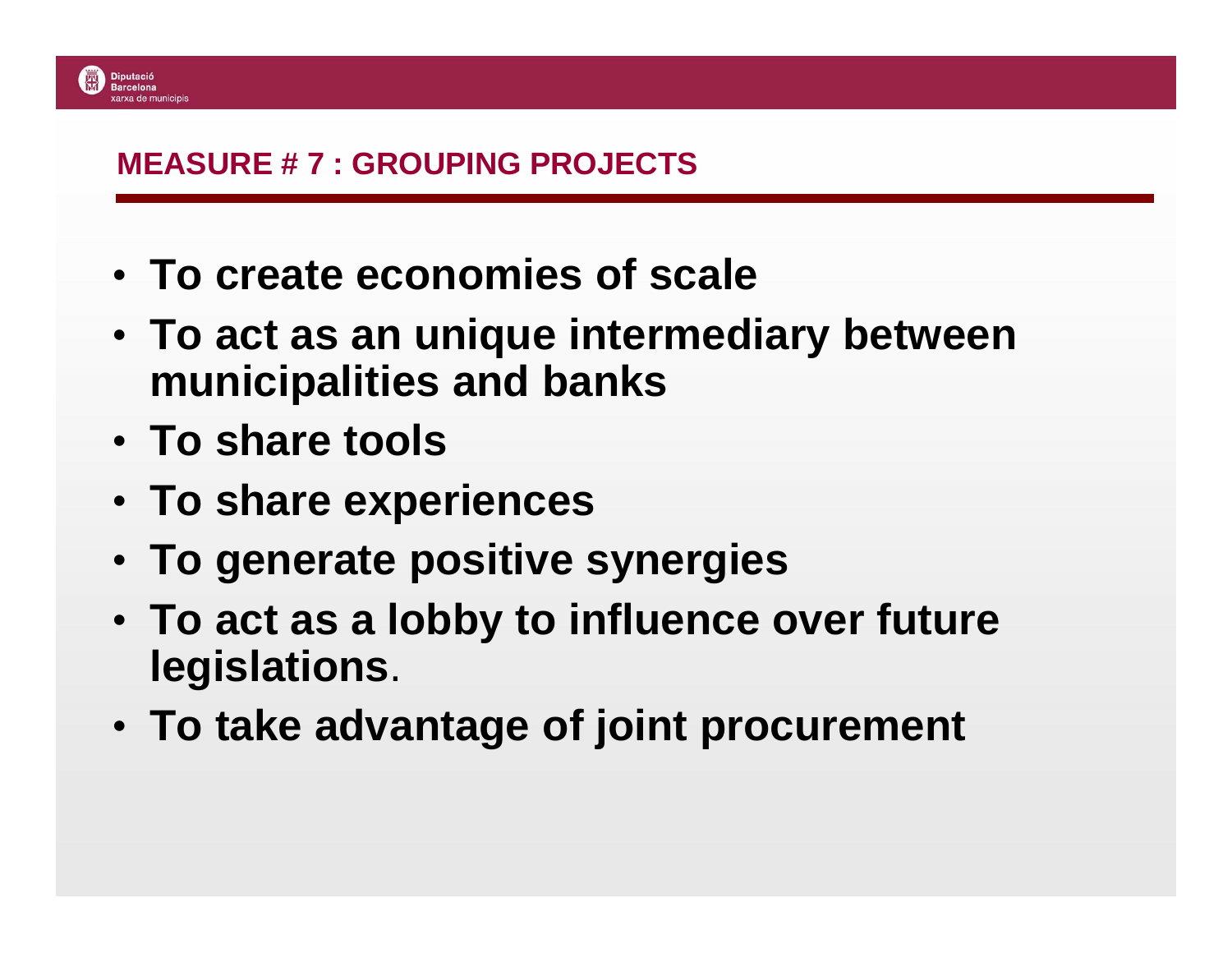

#### **MEASURE # 8 : TRAINING**

### SPECIFIC TRAINING FOR POLICY AND MUNICIPAL OFFICERS

# **15 TRAINING ACTIVITIES (2010)**

- Waste management
- Noise pollution
- Mobility
- Thermal solar energy (PV and EE)
- Street lighting
- Basic Energy Management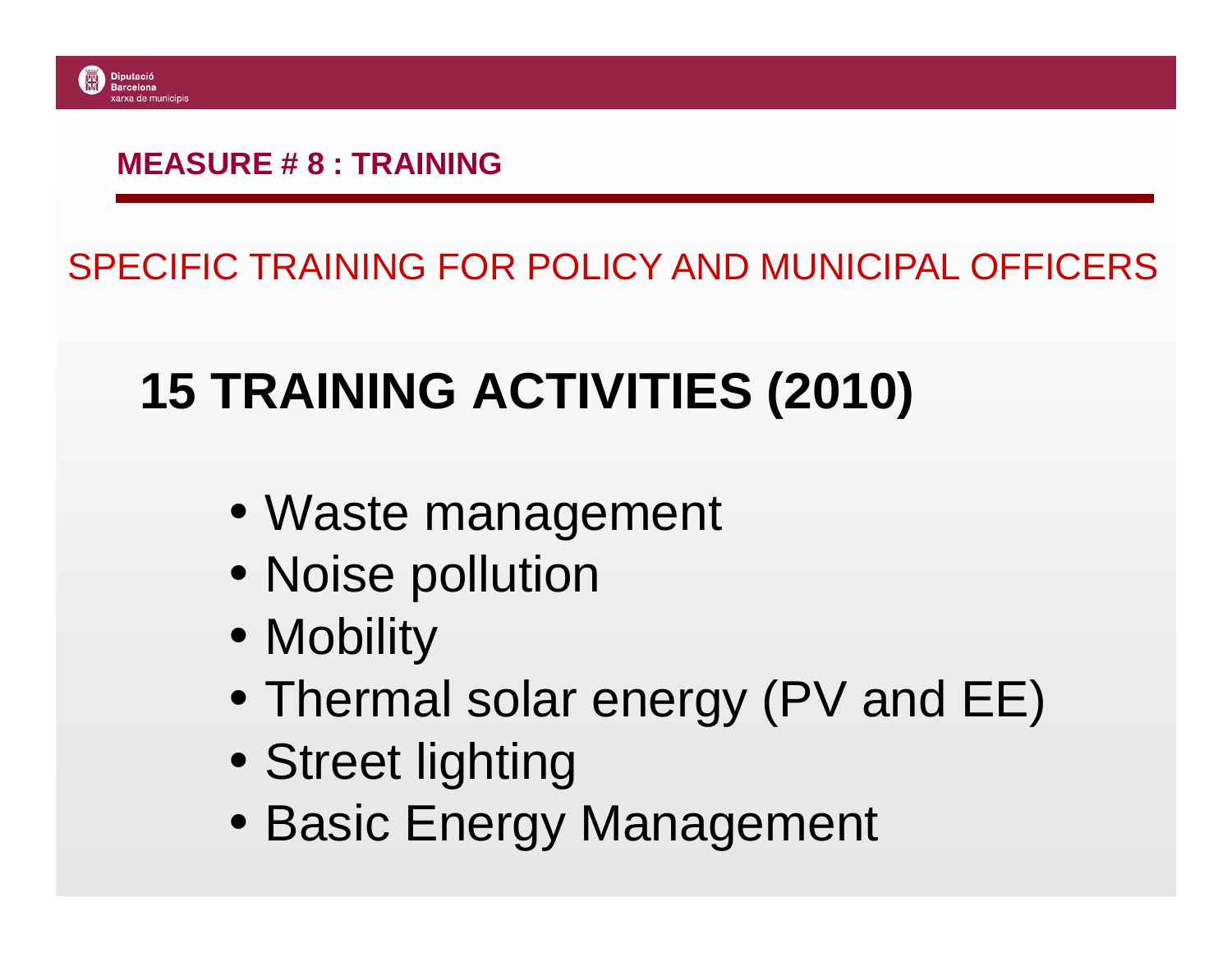#### **MEASURE # 9 : DISSEMINATION AND AWARENESS**

• Dissemination to citizens of the results of the actions done

**Diputació Barcelona** xarxa de municipis

- • Facilitating public recognition (participation in the EUSEW through the Technical Office of Awareness, Participation and Dissemination)
- • Promoting the implementation of sustainable energy actions by citizens and business.



www.diba.cat/mediambient

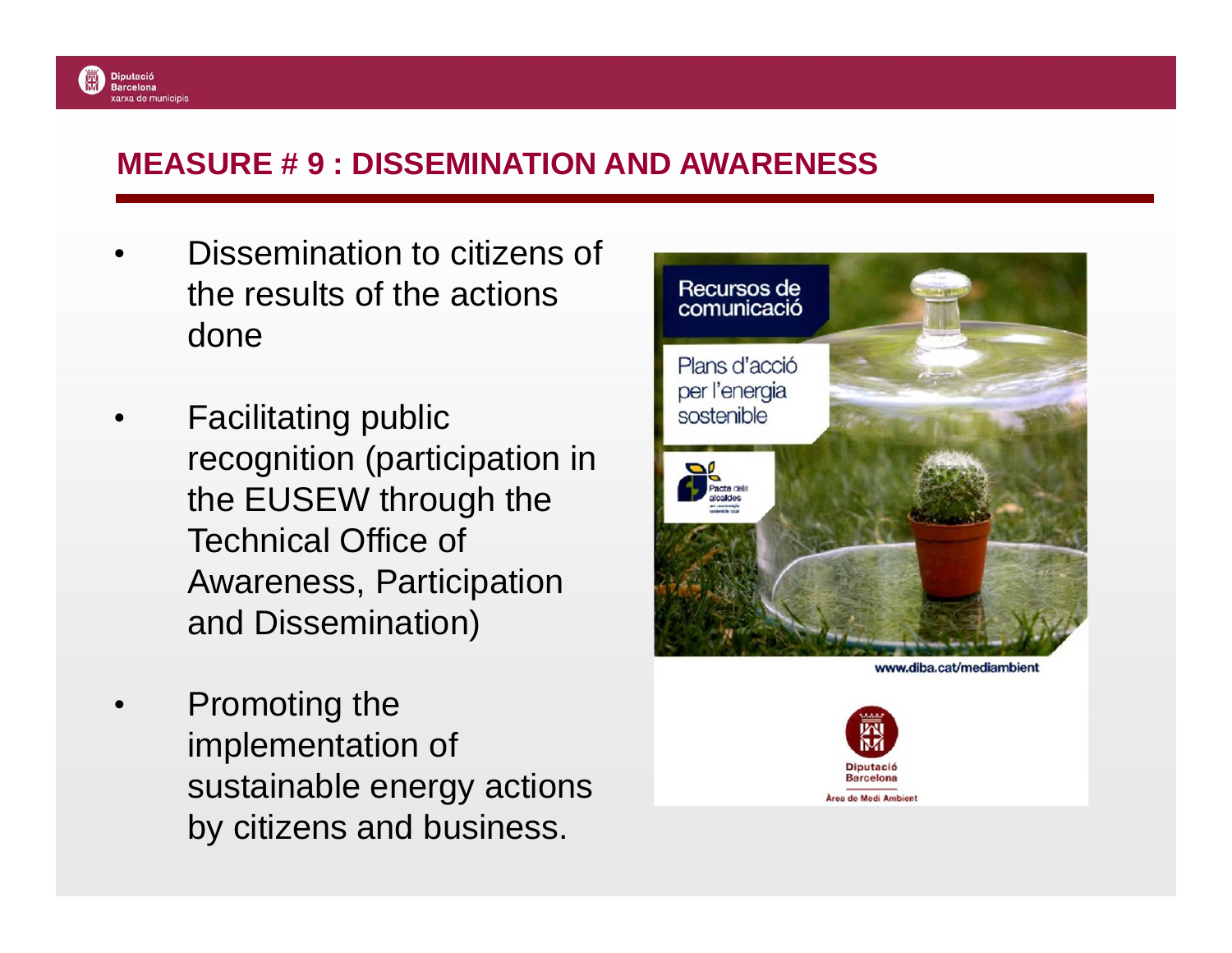#### **MEASURE # 10 : IDENTIFICATION MAIN BARRIERS (IN SPAIN)**

**Diputació Barcelona** xarxa de municinis

- 1. Renewable energy payment scenario is changing anduncertain
- 2. Very limited indebtedness capacity in 2011 by Local Governments
- 3. Little previous experience of the energy services market for the public sector and lack of clear legal models to promote ESCOs
- 4. Limited understanding of business from local financial institutions and little willingness for risk, so excessive guarantees are requested
- 5. Resistance to change and excessive focus on issues of municipal ownership
- 6. Little interaction with superior administrations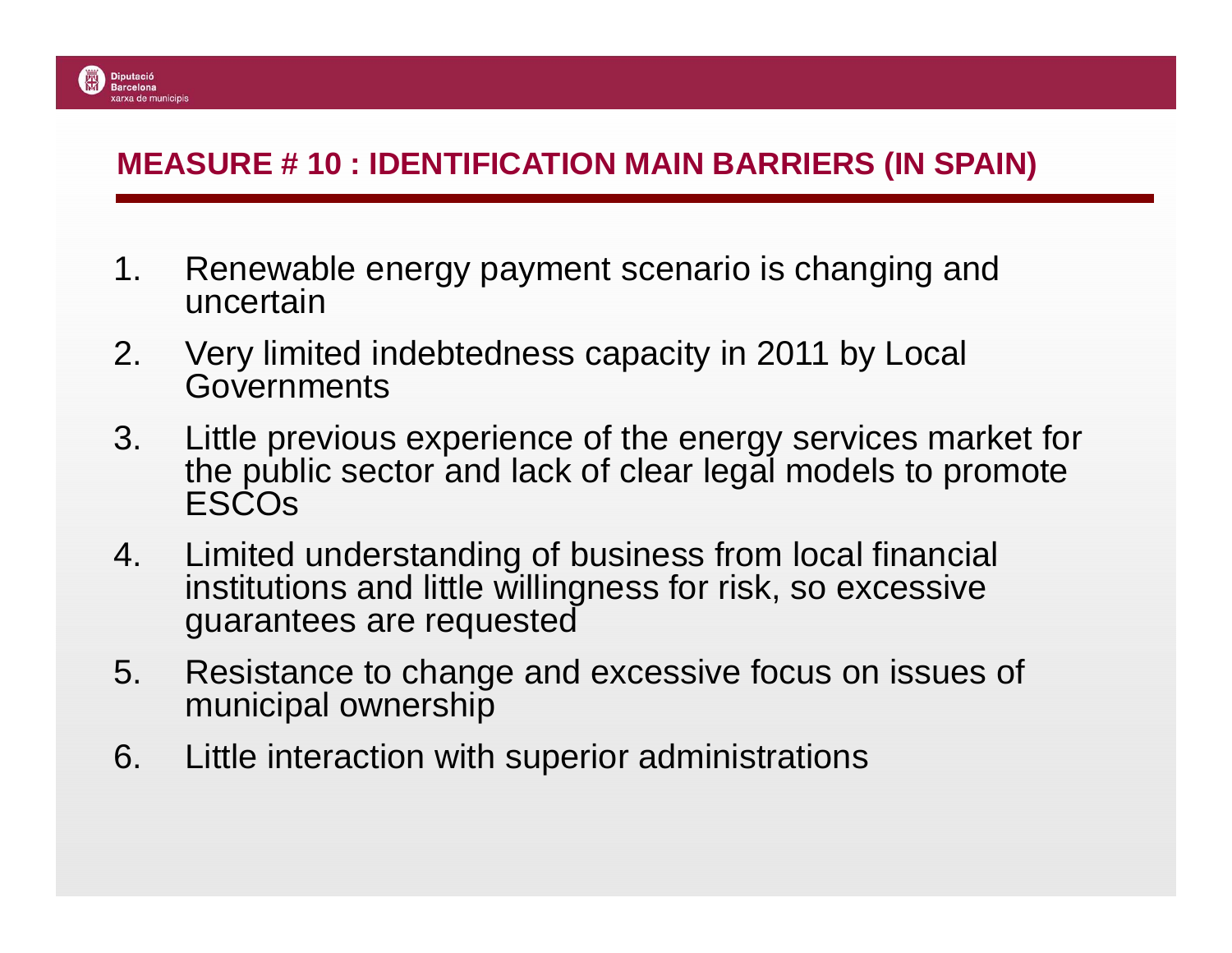#### 网 **Diputació Barcelona** xarxa de municipis

# **Energy Efficiency & Renewables Barcelona**

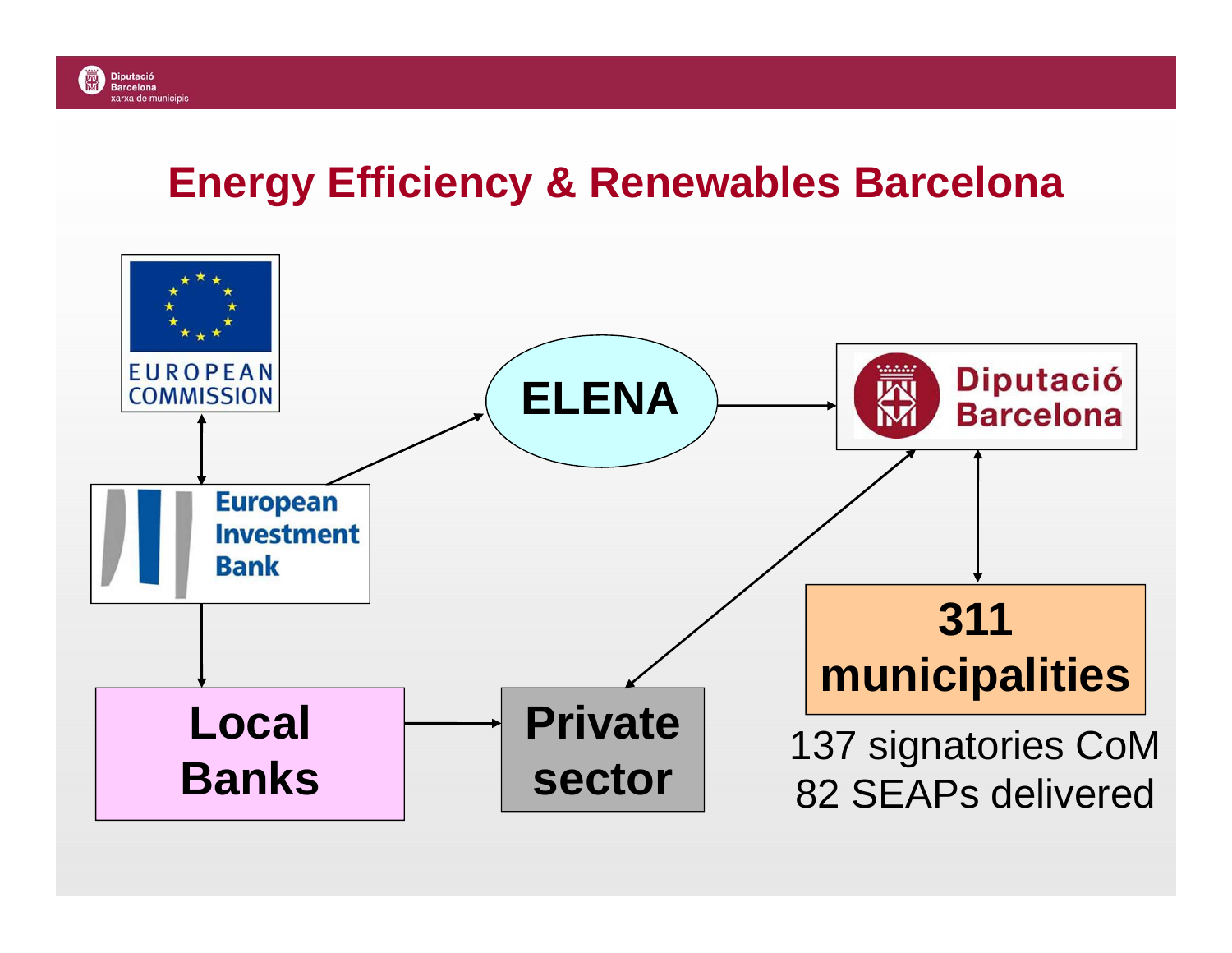#### Program Status at the end of September 2010

- 1. Constitution of the teamwork (Local Energy Management Support Section)
- 2. Product identification and preparation of the terms of reference:
	- $\bullet$ Energy services in buildings
	- $\bullet$ Energy efficiency
	- •**CHP**

**Diputació Barcelona** 

- Biomass •
- Mini wind power  $\bullet$
- $\bullet$ Termosolar (mid term)
- 3. Establishment of agreements with power companies, public agencies, and business associations
- 4. Projects in advanced study: 76 projects, about 50municipalities with a total investment of 40M€